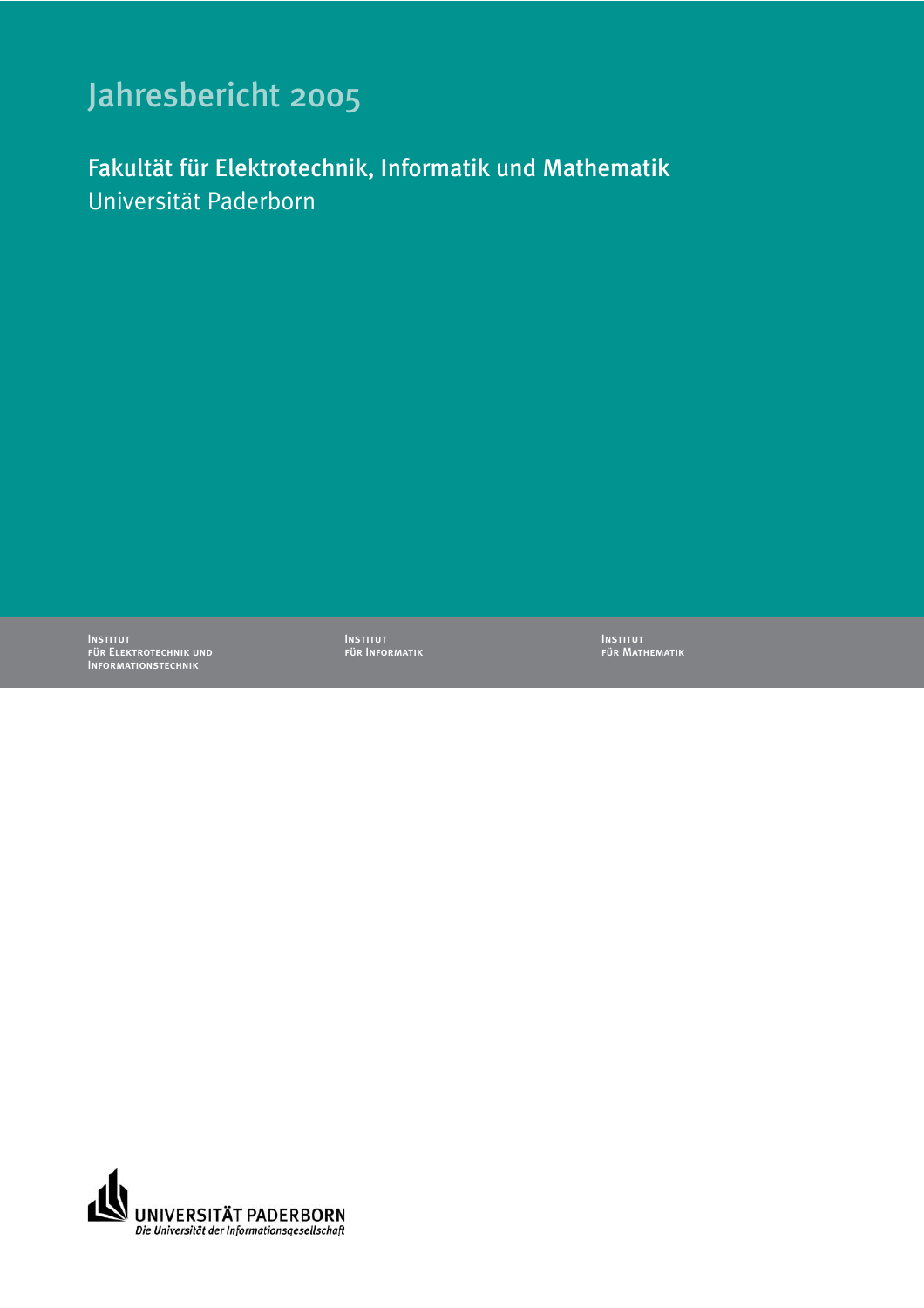Firmen · BEHR HELLA Thermocontrol GmbH

· e:cue – lighting control

· Ingenieurbüro Dr.-Ing. Götze

· SciFace Software GmbH & Co. KG

## Gastwissenschaftler

David Laverty, Queen's University, Belfast, Großbritannien

Elias Hashem, Technion, Israel

Roy Chobodi, Tel Aviv University, Israel

## Prof. Dr.-Ing. Gerd Mrozynski

## Prof. Dr.-Ing. Rolf Schuhmann

(ernannt 21. November 2005)

## Personal

12

Sekretariat Gabriele Freitag

Wissenschaftliche Mitarbeiter Dr. rer. nat. Otto Erb Dr.-Ing. Christian Kolleck Dipl.-Ing. Harri Pankratz Dipl.-Ing. Yasin Soenmez Dipl.-Ing. Matthias Stallein Dipl.-Ing. Oliver Stübbe Dipl.-Ing. Amir Wallrabenstein

Technische Mitarbeiter Michael Franke Dipl.-Ing. Andre Koske

## Publikationen

Schrage, J.; Sönmez, Y.; Wallrabenstein, A.: The Optoelectronic Interface Issue in Optical Interconnects at Printed Circuit Board Level, 3rd DGG Symposium on Novel Optical Technologies, Würzburg, May 2005

Stallein, M.; Kolleck, C.; Mrozynski, G.: Improved Analysis of the Coupling of Optical Waves into Multimode Waveguides using Overlap Integrals, Proceedings of the Progress in Electromagnetic Research Symposium, PIERS 2005, pp. 464–468, Hangzhou, China, August 2005

Kolleck, C.: Investigation of Narrowband THz-Generation in a Periodically Poled Material, Proceedings SPIE, Vol. 5971, pp. 463–474, September 2005

Pankratz, H; Mrozynski, G.: Energy Transfer Through a Multilayered Shielding Structure in the Presence of an Electromagnetic Point Source, EMC Europe Workshop 2005, pp. 287– 290, Rome, Italy, September 2005

Stübbe, O.; Bierhoff, T.; Schrage, J.: Rechnergestützter Entwurf und Analyse optischer Verbindungen in Leiterplatten am Beispiel des HOLMS Systemdemonstrators, ORT2005, Ilmenau, September 2005

Stübbe, O.; Bierhoff, T.; Jarczynski, M.; Jahns, J.; Mrozynski, G.; Schrage, J.; Wallrabenstein, A.:

Combined Simulation of Active and Passive Microoptical Components, Microoptics Conference, MOC2005, Tokyo, Japan, October 2005

Beil, P.; Demmer, P.; Franke, M.; Mrozynski, G.; Neiyer, A.; Pusch, R.; Scherr, S.; Schiefelbein, F.-P.; Schrage, J.: Band 1 der Themenreihe: Optische Aufbau- und Verbindungstechnik "Industrielle Produktionstechnik für Baugruppen mit integrierten optischen Kurzstreckenverbindungen", Verlag Dr. Markus A. Detert, Templin, 2005

## Tagungen, Seminare, Messen

SMT Hybrid Packaging Nürnberg 2005 (Systemintegration in der Mikroelektronik) Rechnergestützter Entwurf optischer Verbindungen für Leiterplatten, April 2005

## Promotionen

Dr.-Ing. Andreas Himmler Analyse kurzer dielektrischer Wellenleitergitter mit der Methode der finiten Elemente, 18. November 2005

Dr.-Ing. Christian Kolleck Optische Gleichrichtung in dielektrischen Materialien mit Nichtlinearitäten zweiter Ordnung, 22. Dezember 2005

#### Weitere Funktionen

#### G. Mrozynski

Mitglied wissenschaftlicher Beirat C-LAB

Mitglied IEEE-EMC Working Group

## R. Schuhmann

Mitgliedschaft IEEE (AP, MTT) U.R.S.I (Kommission B), International Compumag Society

Gutachter für Fachzeitschriften:

- · IEEE Transactions on Antennas and Propagation · IEEE Transactions on Microwave Theory and Techniques
- · IEEE Microwave and Wireless Component Letters, International Journal of Numerical Modelling: Electronic Networks, Devices and Fields

· IEE Proceedings – Microwaves, Antennas and Propagation

## Aktuelle Forschungsprojekte

#### G. Mrozynski

Forschungsprojekt OPTOPIN, (Optische Verbindungstechnik), Förderer: Heinz Nixdorf Stiftung, (Milasys Technologies GmbH, Ilfa GmbH, C-LAB)

Forschungsprojekt TRANSOPT, (Erstellung von Simulationssoftware für optoelektronische Systeme), Förderer: Heinz Nixdorf-Stiftung

Forschungsprojekt HOLMS; (High Speed Opto-Electronic Memory Systems, 04/2002-03/ 2005), Förderer EU, (Heriot-Watt University, Edinburgh (UK), Swiss Federal Institute of Technology, Zürich (CH), Thales Communications S.A, Paris (F), Siemens AG (D), Fernuniversität Hagen (D), Ecole Superieure d' Electricité Supelec (F), ILFA GmbH, Hannover (D), C-LAB (D))

### R. Schuhmann

Weiterentwicklung von Simulationssoftware für elektromagnetische Felder, gefördert durch CST GmbH, Darmstadt

Charakterisierung von Metamaterialien durch EM Feldsimulation, gefördert durch DFG Graduiertenkolleg GRK 1037/1-04 "Tunable Integrated Components in Microwave Technology and Optics (TICMO)"

Simulation und Design von Probenköpfen für die ESR-Spektroskopie, in Kooperation mit ETZ Zürich, Institut für Physikalische Chemie

Hybride und gekoppelte Simulationsmethoden, gefördert durch Forschungszentrum "Computational Engineering" der TU Darmstadt, Kompetenzgruppe "Gekoppelte Probleme".

## Aktuelle Kooperationen

#### G. Mrozynski

Siemens AG (D)

C-LAB (D)

Fernuniversität Hagen (D)

Swiss Federal Institute of Technology, Zürich (CH)

Heriot-Watt University, Edinburgh (UK)

ILFA GmbH, Hannover (D)

Ecole Superieure d' Electricité Supelec (F)

Thales Communications S.A, Paris (F)

MiLaSys Technologies GmbH (D)

## R. Schuhmann

CST GmbH (D)

TU Darmstadt: Institut TEMF (D)

TU Darmstadt: Forschungszentrum "Computational Engineering" (D)

TU Darmstadt: Graduiertenkolleg TICMO (D)

ETH Zürich (CH)

## Prof. Dr.-Ing. Reinhold Noé

## Personal

Wissenschaftliche Mitarbeiter und Stipendiaten Dr. Olaf Adamczyk Dr.-Ing. Suhas Bhandare M. Sc. Ahmad Fauzi Abas M. Sc. Vijitha Herath M. Sc. Ariya Hidayat Dipl.-Ing. Sebastian Hoffmann M. Sc. Selwan K. Ibrahim Dr.-Ing. Biljana Milivojevic Dipl.-Ing. Vitali Mirvoda Stip. Dipl.-Ing. Timo Pfau Dr.-Ing. David Sandel Dr.-Ing. Frank Wüst Dr.-Ing. Hongbin Zhang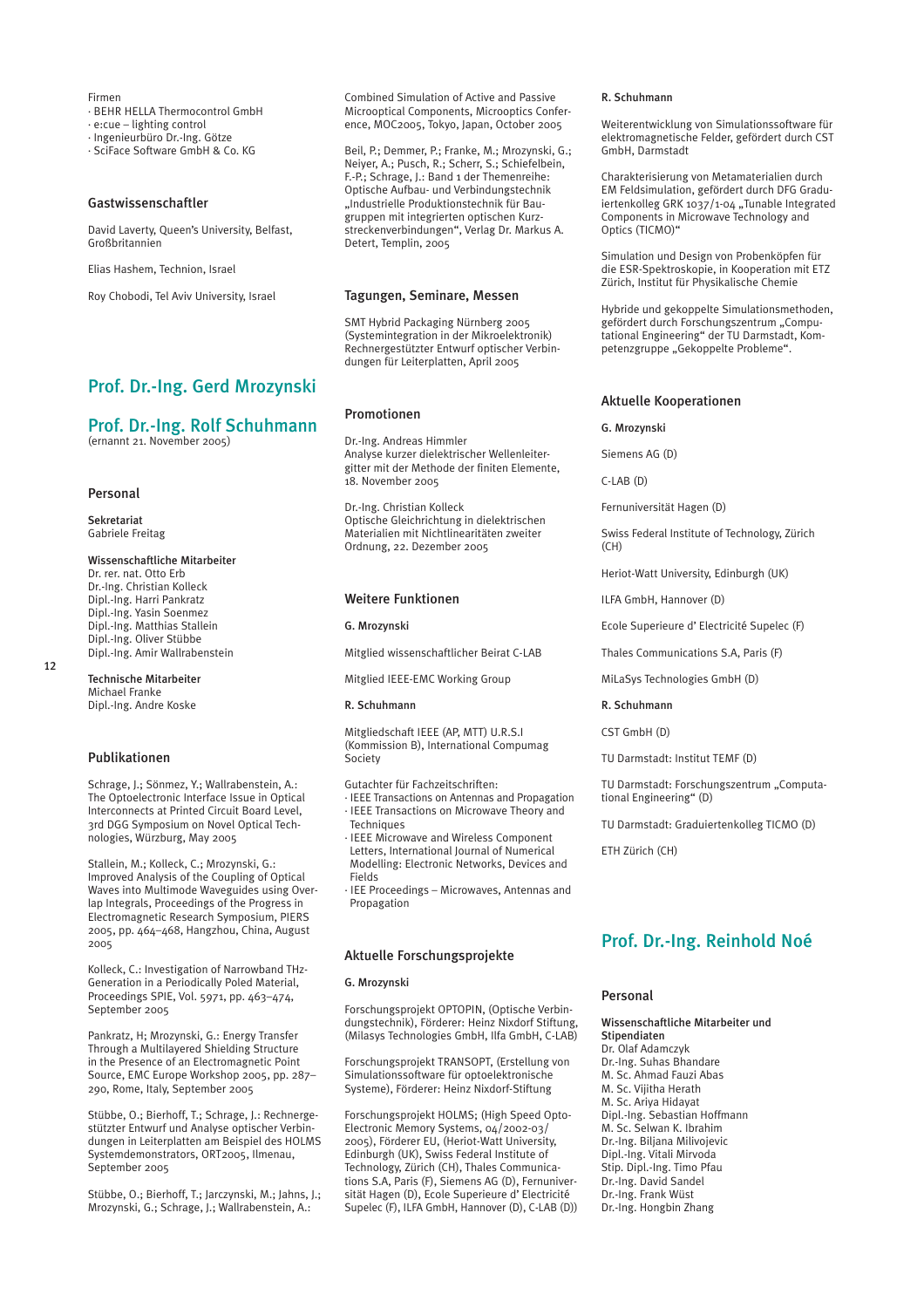Technische Mitarbeiter Dipl.-Ing. Bernd Bartsch Michael Franke Dipl.-Ing. Bernhard Stute Gerhard Wieseler

## Publikationen

Ibrahim, S. K.; Bhandare, S.; Zhang, H.; Noé, R.: 2x10 Gbit/s Quaternary Intensity Modulation Generation using an Optical QPSK modulator, Asia-Pacific Optical Communications Conference (APOC 2005), November 6–10, 2005, Shanghai, China, Session 5b, pp. 6021–44

Zhang, H.; Abas, A. F.; Hidayat, A.; Sandel, D.; Bhandare, S.; Wüst, F.; Milivojevic, B.; Noé, R.; Lapointe, M.; Painchaud, Y.; Guy, M.: Tunable Dispersion Compensation Experiment in 5.94 Tb/s WDM Transmission System, Asia-Pacific Optical Communications Conference (APOC 2005), November 6–10, 2005, Shanghai, China, Session 3a, pp. 6021–20

Zhang, H.; Bhandare, S.; Sandel, D.; Hidayat, A.; Abas, A. F.; Wüst, F.; Milivojevic, B.; Noé, R.; Guy, M.; Lapointe, M.; Painchaud, Y.: Adaptive chromatic dispersion compensation in 1.6 Tbit/s DPSK and ASK transmission experiments over 44...94 km of SSMF, Asia-Pacific Optical Communications Conference (APOC 2005), November 6–10, 2005, Shanghai, China, Session 10a, pp. 6021–98

Ibrahim, S. K.; Bhandare, S.; Noé, R.: Narrowband 20 Gbit/s Quaternary Intensity Modulation Generated by Duobinary 10 Gbit/s Modulation in 2 Quadratures, Proc. 31st European Conference on Optical Communication ECOC 2005, September 25–29, 2005, Glasgow, Scotland, Th2.6.5, Vol. 4, pp. 909–910

Hidayat, A.; Abas, A. F.; Sandel, D.; Bhandare, S.; Zhang, H.; Wüst, F.; Milivojevic, B.; Noé, R.; Lapointe, M.; Painchaud, Y.; Guy, M.: 5.94 Tb/s capacity of a multichannel tunable -700 to -1200 ps/nm dispersion compensator, Proc. 31st European Conference on Optical Communication ECOC 2005, September 25–29, 2005, Glasgow, Scotland, We1.2.5, Vol. 3, pp. 329–330

Ibrahim, S. K.; Bhandare, S.; Sandel, D.; Hidayat, A.; Abas, A. F.; Noé, R.: Low-Cost, Signed Online Chromatic Dispersion Detection Scheme Applied to a 2x10 Gb/s RZ-DQPSK Optical Transmission System, Conference digest 7th Optical Fibre Measurement Conference OFMC 2005, September 21–23, 2005, Teddington, UK, pp. 83–86

Bhandare, S.; Sandel, D.; Milivojevic, B.; Hidayat, A.; Abas, A. F.; Zhang, H.; Ibrahim, S. K.; Wüst, F.; Noé, R.: 5.94 Tbit/s (40x2x2x40 Gbit/s) C-Band Transmission over 324 km using RZ-DQPSK Combined with Polarization Division Multiplex, 6. ITG-Fachtagung Photonische Netze, ITG-Fachbericht 186, pp. 87–90, VDE Verlag, 2.–3. Mai 2005, Leipzig, Germany

Hidayat, A.; Bhandare, S.; Sandel, D.; Abas, A. F.; Zhang, H.; Milivojevic, B.; Noé, R.; Guy, M.; Lapointe, M.: Adaptive 700...1350 ps/nm chromatic dispersion compensation in 1.6 Tbit/s (40x40 Gbit/s) DPSK and ASK transmission experiments over 44...81 km of SSMF, 6. ITG-Fachtagung Photonische Netze, ITG-Fachbericht 186, pp. 91–93, VDE Verlag, 2.–3. Mai 2005, Leipzig, Germany

Abas, A. F.; Milivojevic, B.; Hidayat, A.; Bhandare, S.; Sandel, D.; Zhang, H.; Noé, R.: 2.38 Tbit/s, 1.49 bit/s/Hz (16x4x40 Gbit/s) RZ-DQPSK polarization division multiplex transmission over

273 km of fiber, Electrical Engineering, DOI: 10.1007/s00202-004-0274-y

Bhandare, S.; Ibrahim, S. K.; Sandel, D.; Zhang, H.; Wüst, F.; Noé, R.: Novel non-magnetic 30-dB traveling-wave single-sideband optical isolator integrated in III/V material, IEEE J. Selected Topics in Quantum Electronics, Vol. 11, November 2, 2005, pp. 417–421

Mirvoda, V.; Noé, R.; Podgornov, F.; Haase, W.: Towards a simple DHF-FLC-based polarization controller for fiber-optical communication, 33. Arbeitstagung Flüssigkristalle 2005, Paderborn, 16.–18. März 2005, Universität Paderborn

Bhandare, S.; Sandel, D.; Milivojevic, B.; Hidayat, A.; Abas, A. F.; Zhang, H.; Ibrahim, S. K.; Wüst, F.; Noé, R.: 5.94 Tbit/s, 1.49 bit/s/Hz (40x2x2x40 Gbit/s) RZ-DQPSK Polarization Division Multiplex C-Band Transmission over 324 km, IEEE Photonics Technology Letters, Vol. 17, 2005, pp. 914–916

Noé, R.: PLL-Free Synchronous QPSK Polarization Multiplex/Diversity Receiver Concept with Digital I&Q Baseband Processing, IEEE Photon. Technol. Lett., Vol. 17, 2005, pp. 887–889

Milivojevic, B.; Abas, A. F.; Hidayat, A.; Bhandare, S.; Sandel, D.; Noé, R.; Guy, M.; Lapointe, M.: 1.6-bit/s/Hz, 160-Gbit/s, 230-km RZ-DQPSK Polarization Multiplex Transmission with Tunable Dispersion Compensation, IEEE Photonics Technology Letters, Vol. 17, 2005, pp. 495–497

Noé, R.: Phase Noise Tolerant Synchronous QPSK/BPSK Baseband-Type Intradyne Receiver Concept with Feedforward Carrier Recovery, IEEE J. Lightwave Technology, Vol. 23, 2005, pp. 802–802

Noé, R.; Sandel, D.; Mirvoda, V.: PMD in highbit-rate systems and means for its mitigation, IEEE J. Selected Topics in Quantum Electronics, Vol. 10, 2005, pp. 341–355

## Promotionen

Dr.-Ing. Biljana Milivojevic Study of Optical Differential Phase Shift Keying Transmission Techniques at 40 Tbit/s and beyond, 22. Juni 2005

## Weitere Funktionen

Mitherausgeber der Zeitschrift "Electrical Engineering" (Springer)

Mitglied des IASTED Technical Committee on Telecommunications (2003–2006)

Programmkomiteemitglied des Topical Meeting on Coherent Optical Technologies and Applications (COTA) 2006 der Optical Society of America (OSA)

Koordinator des Projekts 004631 der Europäischen Kommission (s.u.)

## Aktuelle Forschungsprojekte

"40Gbit/s-Demonstrator mit PMD-Kompensation und Polarisationsmultiplex" (DFG, Forschergruppe "Integrierte Optik in Lithiumniobat: neue Bauelemente, Schaltkreise und Anwendungen")

"Key Components for Synchronous Optical

Quadrature Phase Shift Keying Transmission", Projekt 004631 im FP6 IST-2002-2.3.2.2 (Europäische Kommission), http://ont.upb.de/ synQPSK/

"Untersuchungen zur Auswahl eines bandbreite- und kosteneffizienten 40 Gbit/s-Modulationsverfahrens" (Marconi, CoreOptics, BMBF)

## Aktuelle Kooperationen

Fachgruppe Schaltungstechnik (Prof. Rückert), Universität Paderborn, EIM-E

Infineon Technologies AG, München

Teraxion, Kanada

Innovative Processing AG, Duisburg

Universität Duisburg-Essen

CeLight Israel Ltd

Photline, Besançon, Frankreich

Marconi, Backnang

CoreOptics, Nürnberg

### Patent

Europäisches Patent EP1371154, "Anordnung und Verfahren für eine optische Informationsübertragung", erteilt am 12.10.2005

## Prof. Dr.-Ing. Ulrich Rückert

### Personal

Sekretariat Maria Ebeling

Wissenschaftliche Mitarbeiter/innen Dr.-Ing. André Brinkmann M. Sc. Teerapat Chinapirom Dipl.-Ing. Jia Lei Du Dipl.-Ing. Ralf Eickhoff Dipl.-Ing. Marc Franzmeier Dipl.-Ing. Björn Griese Dr. phil. Andrea Grote Dipl.-Ing. Matthias Grünewald Dipl.-Inform. Michael Heidebuer Dipl.-Inform. Björn Jäger Dipl.-Ing. Thorsten Jungeblut M. Sc. Tim Kaulmann Dipl.-Ing. Boris Kettelhoit Dipl.-Ing. Markus Köster Dipl.-Wirt.-Ing. Christian Liß M. Sc. Emad Monier Dipl.-Ing. Jörg-Christian Niemann M. Sc. Orhan Orhan M. Sc. Carlos Paiz Dipl.-Wirt.-Ing. Ralf Peveling Dipl.-Ing. Michael Plat Dipl.-Ing. Christopher Pohl Dr.-Ing. Mario Porrmann M. Sc. Madhura Purnaprajna Dipl.-Ing. Christoph Puttmann M. Sc. Andry Tanoto M.A. Reiner Wagner Dipl.-Wirt.-Ing. Per Wilhelm Dr.-Ing. Ulf Witkowski M. Sc. Feng Xu